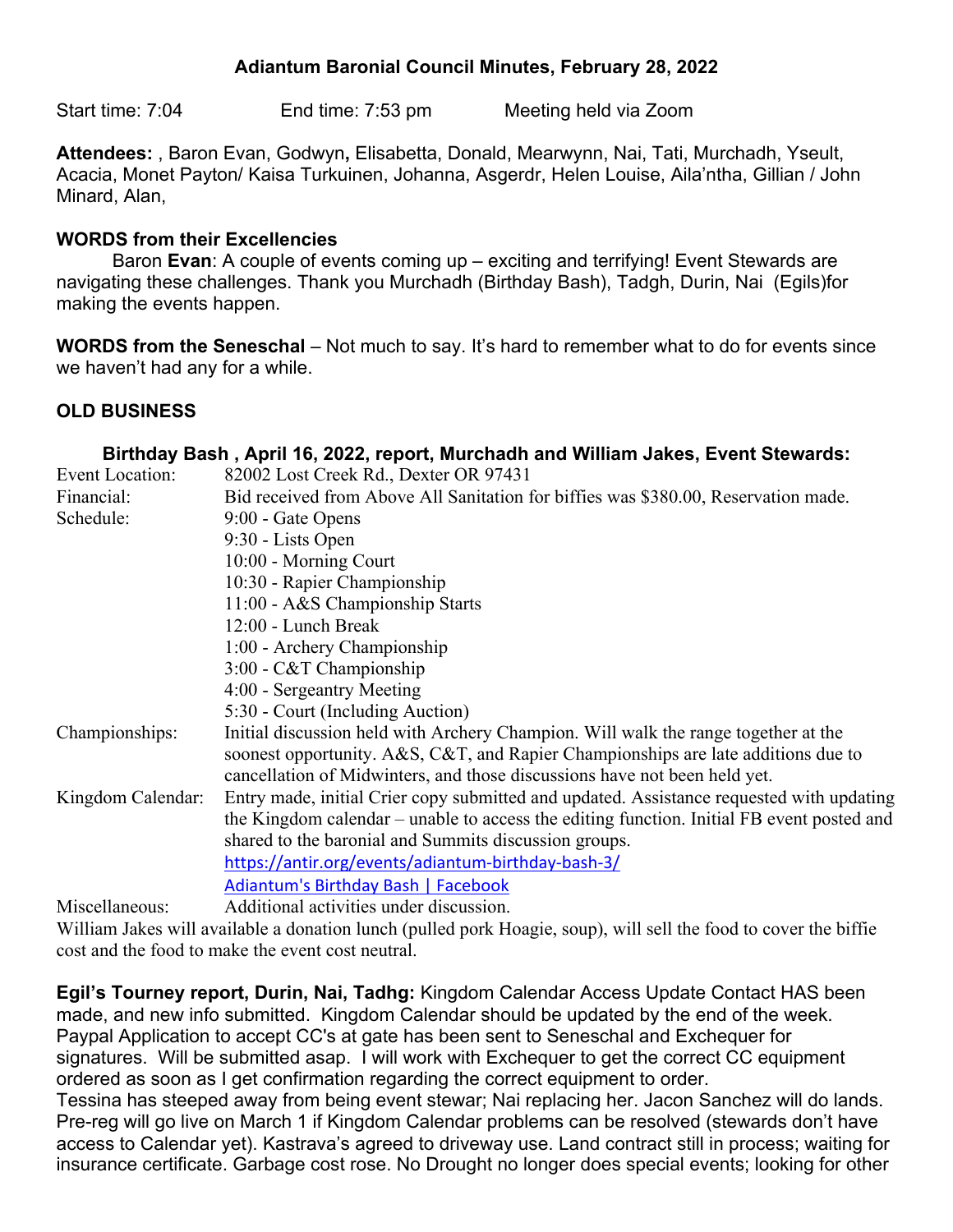alternatives. Toilet bids from 3 companies – all over \$10,000. Trying to get it under \$8,000 by tweaking what sort of service we get. We will raise the rate to cover raised costs. Early reg. \$35, \$30 members to April 1. \$40/\$35 after. Close pre-reg May 9. Resubmitted new bid form with increased costs and rate (see below). Lengthy discussion of policy to have only pre-registration, no showing up at the gate and paying for the event.

| ADULTS, AGED 19+                                                   |                                                              |  |     |                                                                    |                                                              | YOUTHS, AGED: |               |  |                                                 |        |  |                                           | <b>CHILDREN, AGED:</b> |               |    |                 |      |
|--------------------------------------------------------------------|--------------------------------------------------------------|--|-----|--------------------------------------------------------------------|--------------------------------------------------------------|---------------|---------------|--|-------------------------------------------------|--------|--|-------------------------------------------|------------------------|---------------|----|-----------------|------|
| <b>ESTIM. ATTENDEES</b><br><b>FULL/WKND FEE</b><br><b>SUBTOTAL</b> |                                                              |  |     | <b>FULL/WKND FEE</b><br><b>SUBTOTAL</b><br><b>ESTIM. ATTENDEES</b> |                                                              |               |               |  | <b>ESTIM. ATTENDEES</b><br><b>FULL/WKND FEE</b> |        |  |                                           | <b>SUBTOTAL</b>        |               |    |                 |      |
|                                                                    | $35.00 \times$                                               |  | 100 | $=$ \$                                                             | 3,500.00                                                     | \$            | $0.00 \times$ |  | 54                                              | $=$ \$ |  | 0.00                                      | 1\$                    | $0.00 \times$ | 36 | $=$ \$          | 0.00 |
|                                                                    | <b>DAY FEE</b><br><b>ESTIM. ATTENDEES</b><br><b>SUBTOTAL</b> |  |     |                                                                    | <b>DAY FEE</b><br><b>ESTIM. ATTENDEES</b><br><b>SUBTOTAL</b> |               |               |  |                                                 |        |  | <b>DAY FEE</b><br><b>ESTIM. ATTENDEES</b> |                        |               |    | <b>SUBTOTAL</b> |      |
| S                                                                  | $30.00 \times$                                               |  | 550 | $=$ \$                                                             | 16,500.00                                                    | \$            | $0.00 \times$ |  | $\Omega$                                        | $=$ \$ |  | 0.00                                      | l \$                   | $0.00 \times$ |    | $=$ \$          | 0.00 |
| <b>FEAST FEE</b><br><b>ESTIM. ATTENDEES</b><br><b>SUBTOTAL</b>     |                                                              |  |     | <b>FEAST FEE</b><br><b>ESTIM. ATTENDEES</b><br><b>SUBTOTAL</b>     |                                                              |               |               |  | <b>FEAST FEE</b><br><b>ESTIM. ATTENDEES</b>     |        |  |                                           | <b>SUBTOTAL</b>        |               |    |                 |      |
|                                                                    | $0.00 \times$                                                |  |     | $=$ \$                                                             | 0.00                                                         | \$            | $0.00 \times$ |  | $\theta$                                        | $=$ \$ |  | 0.00                                      | \$                     | $0.00 \times$ |    | $=$ \$          | 0.00 |
| <b>ESTIMATED INCOME</b>                                            |                                                              |  |     |                                                                    | <b>ESTIMATED INCOME</b>                                      |               |               |  |                                                 |        |  | <b>ESTIMATED INCOME</b>                   |                        |               |    |                 |      |
| 20,000.00<br><b>FROM ADULT FEES:</b>                               |                                                              |  |     | \$<br>0.00<br><b>FROM YOUTH FEES:</b>                              |                                                              |               |               |  | \$<br><b>FROM CHILDREN FEES:</b>                |        |  |                                           | 0.00                   |               |    |                 |      |

| <b>ESTIMATED EXPENSES</b>                                 |    | <b>ESTIMATED INCOME</b> |                                 |                               |    |           |
|-----------------------------------------------------------|----|-------------------------|---------------------------------|-------------------------------|----|-----------|
| <b>SITE COST</b>                                          | \$ | 8,000.00                | <b>EVENT FEES (ALL)</b>         |                               |    | 20,000.00 |
| <b>FEAST FOOD COST</b>                                    | \$ | 0.00                    | OTHER:                          |                               | \$ |           |
| <b>COMPETITION PRIZES</b>                                 | \$ | 500.00                  | OTHER:                          |                               | \$ |           |
| <b>OTHER:</b> Portable Toilets (7500 - 3750 parks credit) | \$ | 3,750.00                | OTHER:                          |                               | \$ |           |
| OTHER: Garbage (1200 - 600 parks credit)                  | \$ | 600.00                  | OTHER:                          |                               | \$ |           |
| OTHER: Water (2000 - 1000 parks credit)                   | \$ | 1,000.00                | OTHER:                          |                               | \$ |           |
| OTHER: Consumable Supplies & Admin                        | \$ | 750.00                  | OTHER:                          |                               | \$ |           |
| <b>OTHER:</b> Insurance                                   |    | 50.00                   | OTHER:                          |                               |    |           |
| OTHER: Work Hours parks Credit 100x\$3.75                 |    | $-375.00$               |                                 | <b>TOTAL ESTIMATED INCOME</b> | \$ | 20,000.00 |
| <b>TOTAL ESTIMATED EXPENSES</b>                           | \$ | 14,275.00               | <b>TOTAL ESTIMATED EXPENSES</b> |                               |    | 14,275.00 |
|                                                           |    |                         | <b>TOTAL ESTIMATED PROFIT</b>   |                               |    | 5,725.00  |

**12th Night 2023 report**, **Yseult & Emma:** Our focus over the past month has been on getting our social media accounts established. Emma has been in close contact with Gera Gangolfin, Seneschal Events Deputy, and Alicia du Bois, the Kingdom Web Deputy, setting up 1) the 12<sup>th</sup> Night 2023 information page linked to the Kingdom Calendar, 2) the Facebook group "An Tir 12<sup>th</sup> Night 2023 Info", and the Facebook event page for 12<sup>th</sup> Night 2023. This has been a time consuming process, but we are almost done and ready to post information about how to reserve rooms at Valley River Inn. As she works on our event, Emma is also documenting her process so that she can offer the Kingdom a manual for how to do this for future events. It is not intuitively obvious!

Emma has also been talking with the folks who did the live feed from  $12<sup>th</sup>$  Night 2022 about helping with our live feed in 2023. She is our on line wizard!

Yseult has been working with Valley River Inn about setting up the lodging waiting list and with other hotels as back-up lodging when Valley River Inn inevitably fills up.

Once we have the social media accounts in place and the room reservations are open, we can turn our attention to other aspects of the event, like signing up merchants and making site tokens and more decorations.

#### **NEW BUSINESS –**

**Fund raising efforts, Yseult –** Sale of knitted items earned \$30 for the Barony. Sale of the Complete Elf Hill Times has earned \$80 for the Barony with more sales in process. We will have a sales area in the A&S area at Egil's for fundraising sales.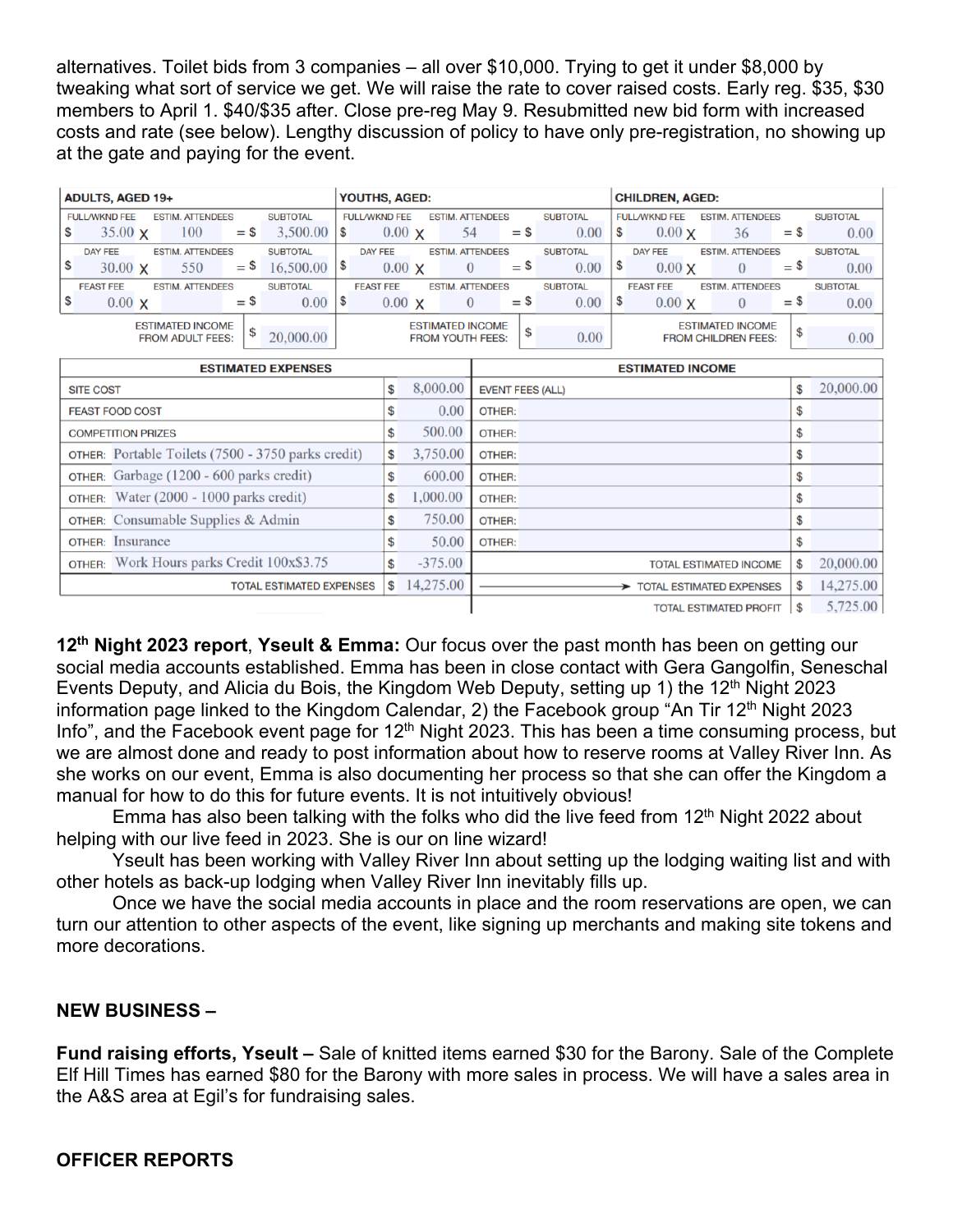**Arts & Sciences Aila'ntha of William's Keep:** Arts & Sciences continues to meet alternate Tuesdsys via Zoom. We are making good progress on preparations for Egil's. Prizes are all arranged for all A&S competitions at Egil's. Our budget will be spent in full for a change, on tables already purchased. Reciept will be presented to exchequer for reimbursement if approved.

**Chamberlain, Brynjarr Olfuss:** not in attendance, tablecloths have been found.

**Chatelaine, Johanna Trewpeny**: Some Newcomer contact. Much work on badge/buttons for Newcomers and Officers for Egils. Looking for the Gold Key email for Helen Louise. It exists…. Points to send line.

**Chronicler, Yseult**: I took minutes at the January Baronial Council meeting and posted them to the files section of the Barony's Facebook Discussion group that evening. I sent them to the Web Minister who posted them in the Archives section of the Baronial website.

On Feb. 23 I posted the new edition of the BiCranial Bear to the Files section of the Adiantum Facebook discussion group and emailed it to the Webmaster to post on the Barony's website.

**Exchequer, Asgerdr**: Current balance: \$11,808.19 I have the checkbook and other physical Exchequer materials. I also have access to the 365 info. I'm still working to get online access to the bank account. A family emergency has gotten in the way, but I expect to have that access by the weekend.

There is a cash deposit for \$330.66 from 2020. It appears an advance was made for storage and chamberlain supplies and this was the remainder. (There are receipts.) I recommend this be taken back into the general account, not added back to the storage/chamberlain budget. (I.e., keep the budget constant for the current year.)

I would like direction regarding a new PO Box. No decision could be found in the minutes of the last two meetings. I think having one is reasonable, it's been budgeted. I will look into getting one and bring it to the Financial Committee. My home address is 90229 Greenwood Dr., Walterville OR 97489 in the meantime.

I will be requesting some supplies for the Exchequer (postage, a new check endorsement stamp). I'll submit that request later to the Financial Committee.

**Gold Key, Helen Louise:** GK is all set up at my house. I'm working on new garments from the large collection of cut out garments which was a gift from our Baroness Ayla. Using scraps to make medieval Archer hats. My idea is to make over 50 to sell at Egils for 10 each to fundraise for the Barony. We have offered help to Nia to setup Egils. I have 3 friends signed up to help staff GK at Egils. We need black, brown and blue belts.

**Herald, Durin:** There have been no heraldic activities since my last report.

**Lists, Acacia**: Nothing to report.

#### **Marshals**

**Archery, Alan Bowyer:** Nothing to report. But I hope to have the range open soon.

**Armored Combat, Tati Sigurdsson**: Nothing to report.

**Steel Combat & Rapier, Seamus McMurrough**: Practices are happening the people showing up have stayed about the same. I step down out of this office after the meeting and will need to know who I need to give the loaner equipment to. My 2 years is up and there has been very little interest from the barony as the majority of the fighters who show up are from other groups. I don't see the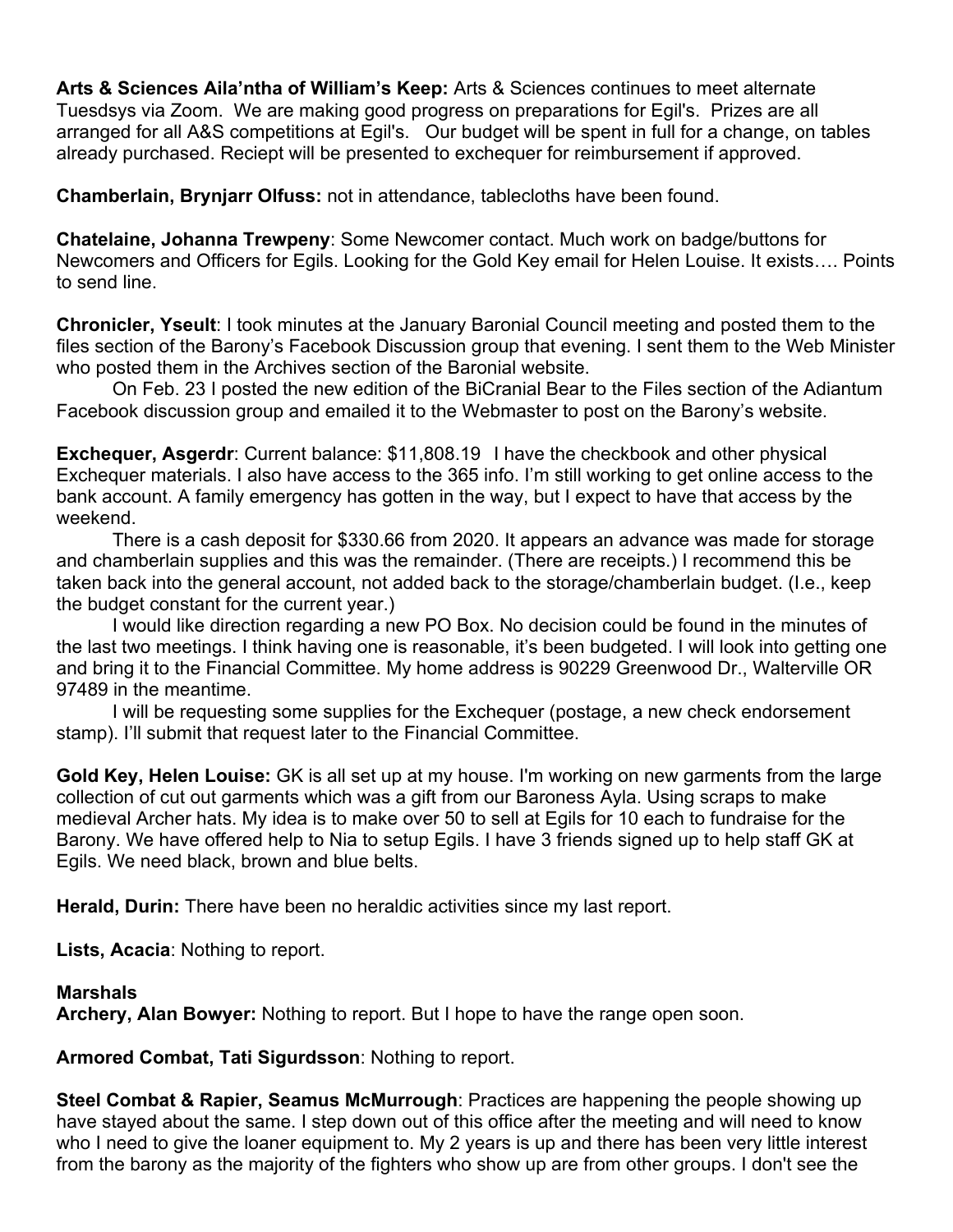need to continue holding this space. I do hope to continue to work with the barony and provide a space for people to practice the martial arts

**Thrown Weapons, Murchadh Monaidh Chroaibhe:** Practices have been held alternating Tuesdays with A&S, 5:00 – 7:00pm, and alternating Saturdays 9:00am – 12:00pm, at the Dexter Range, and are coordinated with Archery practices (cancelled due to weather). Practices are also adjusted so as not to conflict with Summits Events and the ten day black-outs ahead of Adiantum events.

Practices have been well attended by three to eight people. Scores have been reported and no injuries or accidents have occurred. All required COVID mitigation measures have been observed and compliance reports submitted. Two practices were cancelled due to COVID exposure. We have had one positive COVID case and took immediate measures to notify the Barony, attendees, and Kingdom. Happily we were able to manage it in such a way that Kingdom did not see the need to shut down all in-person activities within the Barony for ten days.

The Baronial Trailer is located in Dexter with all hitch and door locks in place. Thrown Weapons has been moved into the Barn for all weather – after sunset use. Archery range will be set up on Saturdays as weather allows.

Covid issue, contained to thrown weapons only,10 day hiatus for TW practice, will resume Saturday, Marcy 5.

## **Youth Armored Combat:** office is vacant

**Scribe, Gillian FitzGilbert**: This month I have completed two more charters. I am in the process of creating an introductory calligraphy class and static display of scribal art/illumination for Egil's.

**Seneschal, Godwyn Renard**: Working with upcoming events and the covid exposure.

**Web Minister, Tighearnán Cearrbhach O Faoláin:** The normal monthly updates have been completed. There is nothing additional to report at this time.

**Social Media, Murchadh Monaidh Chroaibhe:** Facebook Page and Official Discussion Group have been monitored daily, with events and mandatory postings submitted as requested. No violation of SCA/An Tir Social Media policies noted. Official FB Page metrics: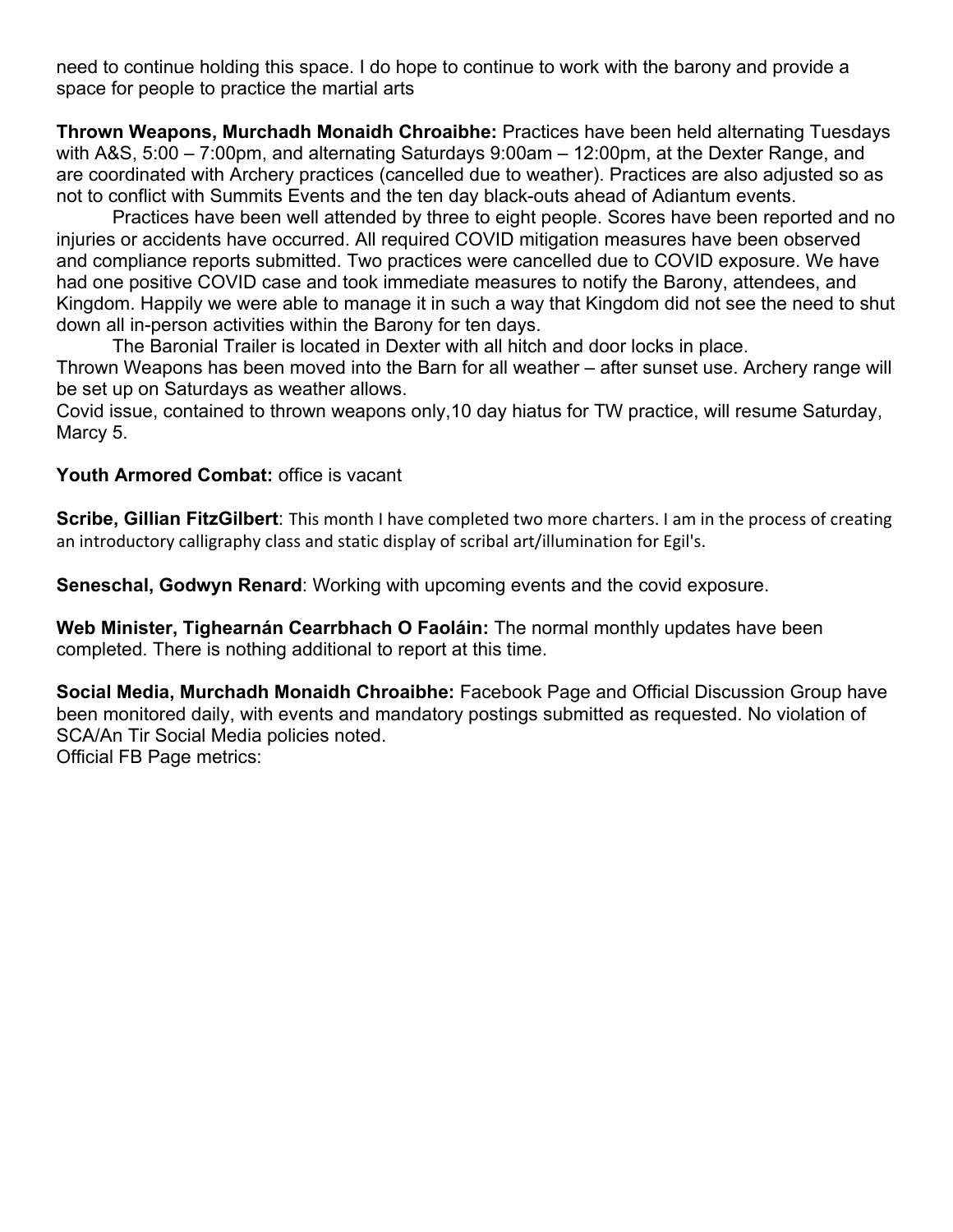| Export Data &<br>Page Summary Last 28 days $*$                                                                                                                                                                               |                                                                    |                                                                    |  |  |  |  |  |  |  |  |  |
|------------------------------------------------------------------------------------------------------------------------------------------------------------------------------------------------------------------------------|--------------------------------------------------------------------|--------------------------------------------------------------------|--|--|--|--|--|--|--|--|--|
| Results from Jan 27, 2022 - Feb 23, 2022<br>Note: Does not include today's data. Insights activity is reported in the Pacific time zone. Ads activity is reported in the<br>Paid<br>Organic<br>time zone of your ad account. |                                                                    |                                                                    |  |  |  |  |  |  |  |  |  |
| G)<br><b>Actions on Page</b><br>January 27 - February 23                                                                                                                                                                     | 61<br>Page Views<br>January 27 - February 23                       | Ø3<br>Page Likes<br>January 27 - February 23                       |  |  |  |  |  |  |  |  |  |
| 022<br>▲ 175%<br><b>Actions on Page</b>                                                                                                                                                                                      | 153<br>Total Page Views 418%                                       | 12<br>Page Likes $\triangle$ 33%                                   |  |  |  |  |  |  |  |  |  |
|                                                                                                                                                                                                                              |                                                                    |                                                                    |  |  |  |  |  |  |  |  |  |
| di.<br><b>Post Reach</b><br>January 27 - February 23                                                                                                                                                                         | œ<br><b>Story Reach</b><br>January 27 - February 23                | <b>Recommendations</b><br>January 27 - February 23                 |  |  |  |  |  |  |  |  |  |
| 564<br>People Reached ▼8%                                                                                                                                                                                                    |                                                                    | 0 999 996 91                                                       |  |  |  |  |  |  |  |  |  |
|                                                                                                                                                                                                                              | We have insufficient data to show for the<br>selected time period. | We have insufficient data to show for the<br>selected time period. |  |  |  |  |  |  |  |  |  |
| ₫ð.<br><b>Post Engagement</b><br>January 27 - February 23                                                                                                                                                                    | đö.<br><b>Videos</b><br>January 27 - February 23                   | œ.<br><b>Page Followers</b><br>January 27 - February 23            |  |  |  |  |  |  |  |  |  |
| 270<br>Post engagement ▼45%                                                                                                                                                                                                  | 9<br>3-Second Video Views ▲ 350%                                   | 13<br>Page Followers ▲ 18%                                         |  |  |  |  |  |  |  |  |  |
|                                                                                                                                                                                                                              |                                                                    |                                                                    |  |  |  |  |  |  |  |  |  |